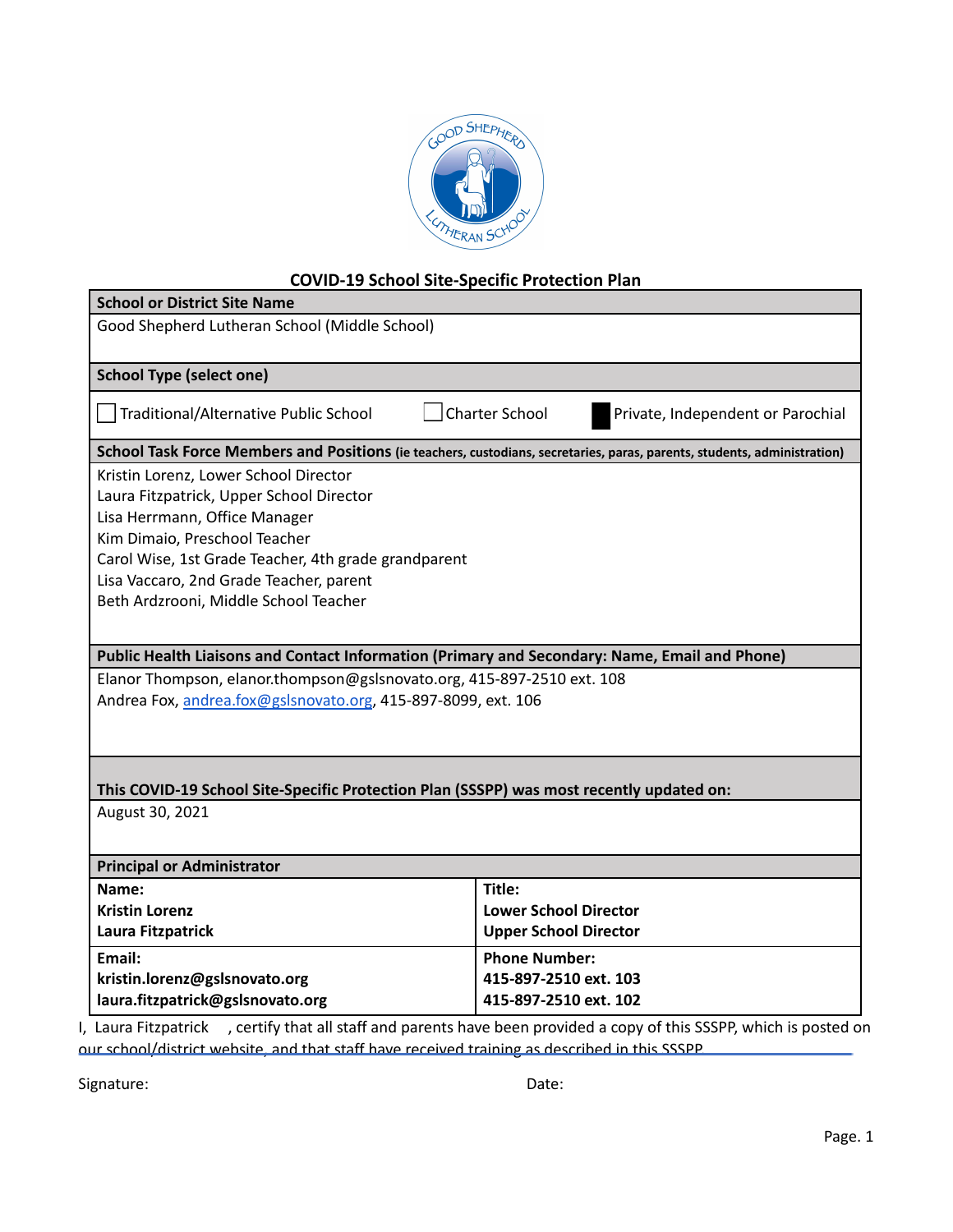## **Specific Control Measures and Screenings**

Please provide as much detail as possible for how you intend to implement each quideline. If you need additional space, please *provide an attachment.*

1. All activities are consistent with and will adjust to changing applicable state and local Public Health Orders. A multi-disciplinary Task Force has been established to develop and support this School Site-Specific Protection Plan, who meet regularly to monitor and adjust the plan based on input from all stakeholders.

> Our health liaisons meet regularly to make adjustments as new information is released from Marin Public Health, CDC, and MCOE.

 $\Box$  2. Health and safety practices and protocols are in place, including hand washing, appropriate face coverings, and access to essential protective equipment, and up to date student and staff attendance tracking.

> We have added: 2 freestanding handwashing stations, touchless hand sanitizer dispensers, signage- instructing proper face covering placement, and handwashing techniques. Freestanding air purifiers in each room, added fans, classroom cleaning kits in each room including masks, gloves, sanitizing spray, disinfectant wipes, and paper towels. We only allow vaccinated adults (non-staff) on campus.

3. Training is provided to all staff, students and families reinforcing the importance of health and safety practices and protocols.

Training is provided to all employees during staff development days, at the beginning of the school year, prior to reopening, and throughout the school year. Trainings included are: Properly cleaning and sanitizing your workplace, high touch areas, and your surroundings; How to properly use EPE equipment; When and how to report a COVID situation; Obligations to protect yourself and others. Training for students will be reinforced the first day of school. Family reminders are shared at the welcome coffee and Back to School Night.

 $\Box$  4. A primary and secondary point of contact are established, identified, and trained at each school site to direct questions or concerns around practices, protocols, or potential exposure. These points of contact will also serve as a liaison to Public Health and contact information is identified in the School Site-Specific Protection Plan. (Points of Contact listed above).

> Primary contact at Middle School Campus: Andrea Fox -Secondary contacts: Lisa Herrmann, Office Manager; Kristin Lorenz Lower School Director, Laura Fitzpatrick Upper School Director

 $\Box$  5. Plans are implemented for intensified cleaning and disinfecting, including training for staff and access to cleaning supplies and essential protective equipment, and regular disinfecting of frequently touched surfaces.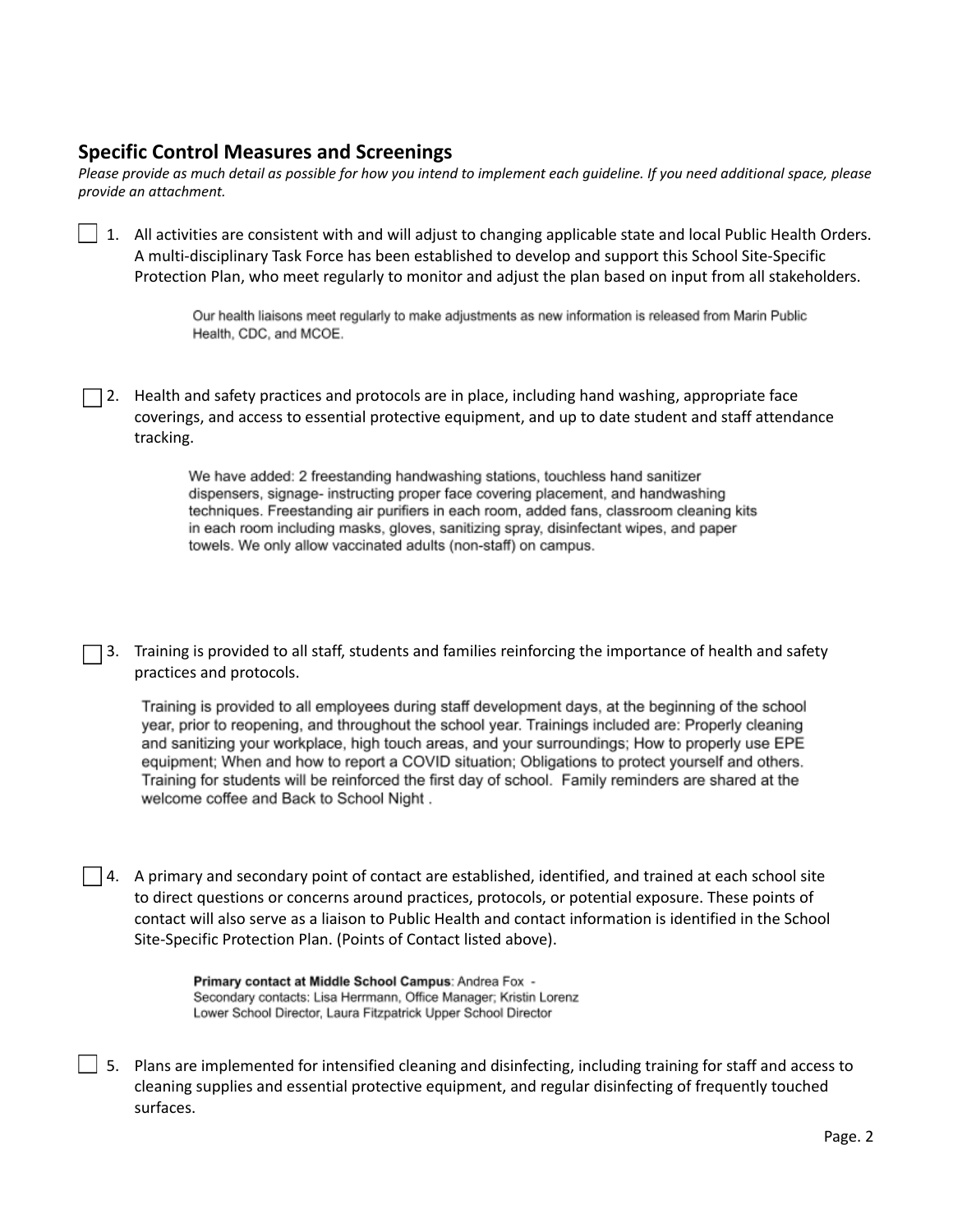There are cleaning supplies, such as disinfecting wipes, disinfectant sprays, and face coverings and gloves. Or janitorial staff has been trained on COVID cleaning protocols by Township Building Services. The staff uses CRI approved HEPA filters in the vacuums and electrostatic disinfection. Teachers clean desktops at the end of the day. Janitorial services clean and disinfect all other surfaces and floors nightly.

 $\vert\,\,\vert$  6. Health screening for students and staff are conducted as advised and updated by Public Health. On July 23, 2020 the Centers for Disease Control and Prevention provided updated guidance on screening K-12 students emphasizing that parents and caregivers must monitor their children for signs of infectious illness every day at home, and universal symptom screening for K-12 students is not required. **(MCOE Staff Health [Screening\)](https://docs.google.com/document/d/1TCBqtXevKSoikKID0SmGq4uzYhIT7UNDlu9pm1Hnzn0/edit?usp=sharing)**

> Should a student exhibit symptoms during the day, we have a designated, enclosed room for isolation purposes. We have asked families to provide an emergency contact who is able to pick up the student within a half hour of receiving the call from the office that their student is symptomatic. The room is located in a low traffic area, away from classrooms and with easy access to the office.

7. Staff and students who are sick are expected to stay home and an isolation area is identified for students who begin to exhibit symptoms during the school day, until they can be picked up. *Describe placement of designated Isolation Area:*

We recommended that all staff get tested before interacting with students or returning to work. Again, all staff are strongly encouraged to be fully vaccinated. Any unvaccinated staff are required to test weekly by Thursdays. The results are sent to our office manager, Lisa Herrmann, who sends out reminders when necessary. We will be providing rapid antigen tests on campus via a program with the CA Dept. of Public Health. This is expected to be available to staff and students within the first month of school.

Note: Staff were strongly encouraged to get the vaccine since it was first available. They are instructed to self-monitor for symptoms and stay home if necessary. Families are told to keep children home with any Covid symptoms, especially fever, cough or shortness of breath. They may be return after symptoms resolve, with either a negative Covid test or a doctor's note.

 $\perp$  8. Schools and districts will cooperate with Public Health to support testing strategies to mitigate transmission of COVID-19, including testing for staff at the beginning of the school year, and then no less than once every two months. This may include testing of students with appropriate parental permissions obtained in advance. (Identify testing vendors, if applicable)

N/A in 2021-2022 School Year per MCOE and MPH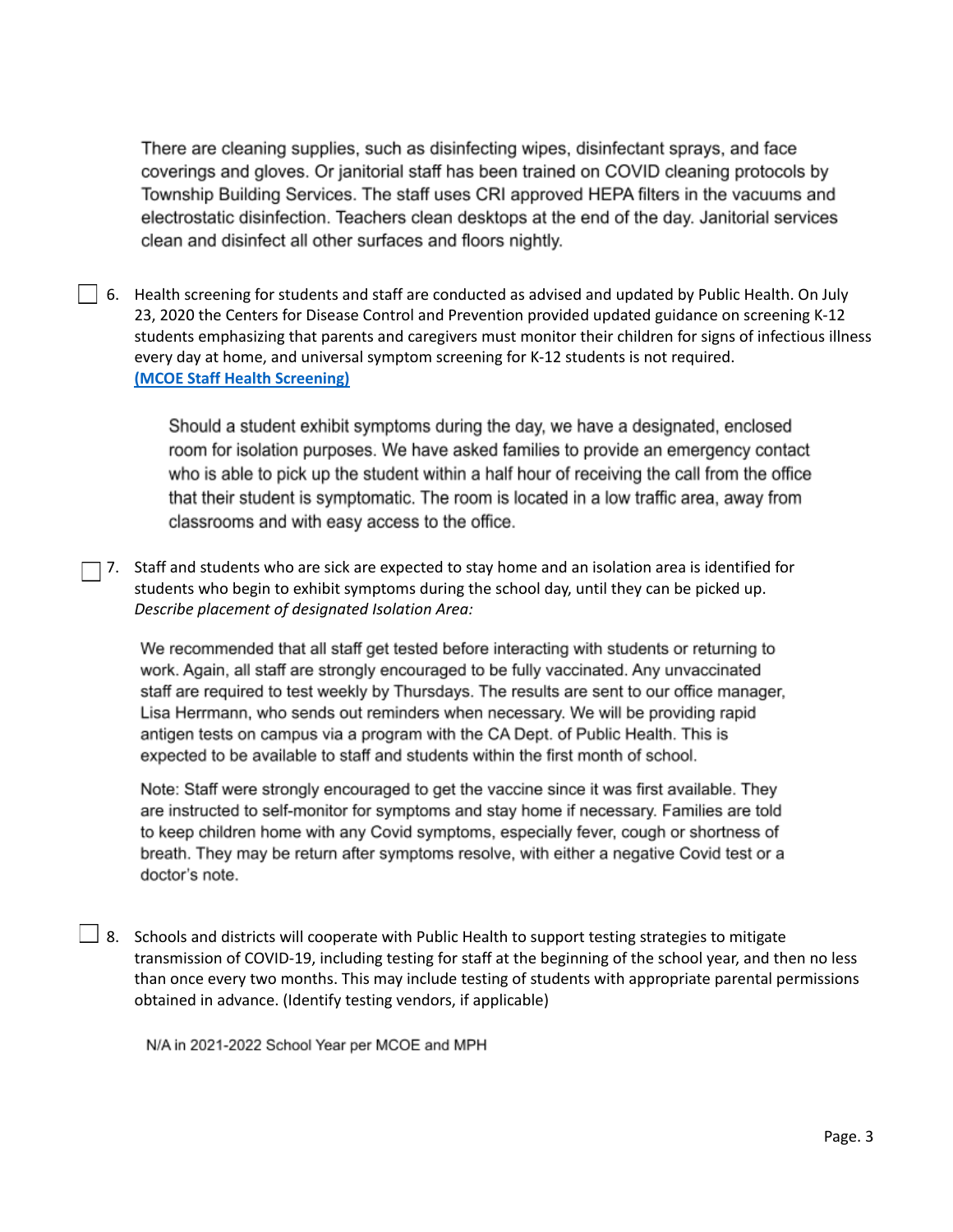| 9. Protocols, actions and template communications are in place for the following COVID-19 related scenarios |
|-------------------------------------------------------------------------------------------------------------|
| (link: Marin County Public Health Protocols & Communication Templates for each scenario):                   |

- a. A student or staff member either exhibits COVID-19 symptoms or has a temperature of 100.4 or above.
- b. A family member or someone in close contact with a student or staff member tests positive for COVID-19.
- c. A student or staff member tests positive for COVID-19.
- d. A student or staff member tests negative for COVID-19 after symptoms or confirmed close contact.

Communication has included information on the scenarios listed above. We included a Health and Safety notification in our August packet that went out to all families and staff. We included a reminder of our sick policy as well. Our health liaisons have tracked the different health department guidelines based on the latest guidelines.

10. Where practicable, physical distancing of six feet is maintained between adults and students; four feet distance is permissible between students within a classroom or instructional area where requirements herein are in practice.

N/A in 2021-2022 School Year per MCOE and MPH

 $\Box$  11. For elementary schools, stable classroom cohorts (up to standard class size at each respective grade level) are maintained throughout each school day, and through each quarter or semester, with an assigned primary cohort teacher, and systems are in place to prevent the mixing of classroom cohorts.

N/A in 2021-2022 School Year per MCOE and MPH

12. For middle and high schools, larger cohorts made up of students from more than one classroom may be arranged as long as accurate attendance data for students and adults is maintained on a daily basis while avoiding schoolwide mixing of students and staff.

N/A in 2021-2022 School Year per MCOE and MPH

13. Where practicable, desks are arranged facing forward to minimize face to face proximity between students.

N/A in 2021-2022 School Year per MCOE and MPH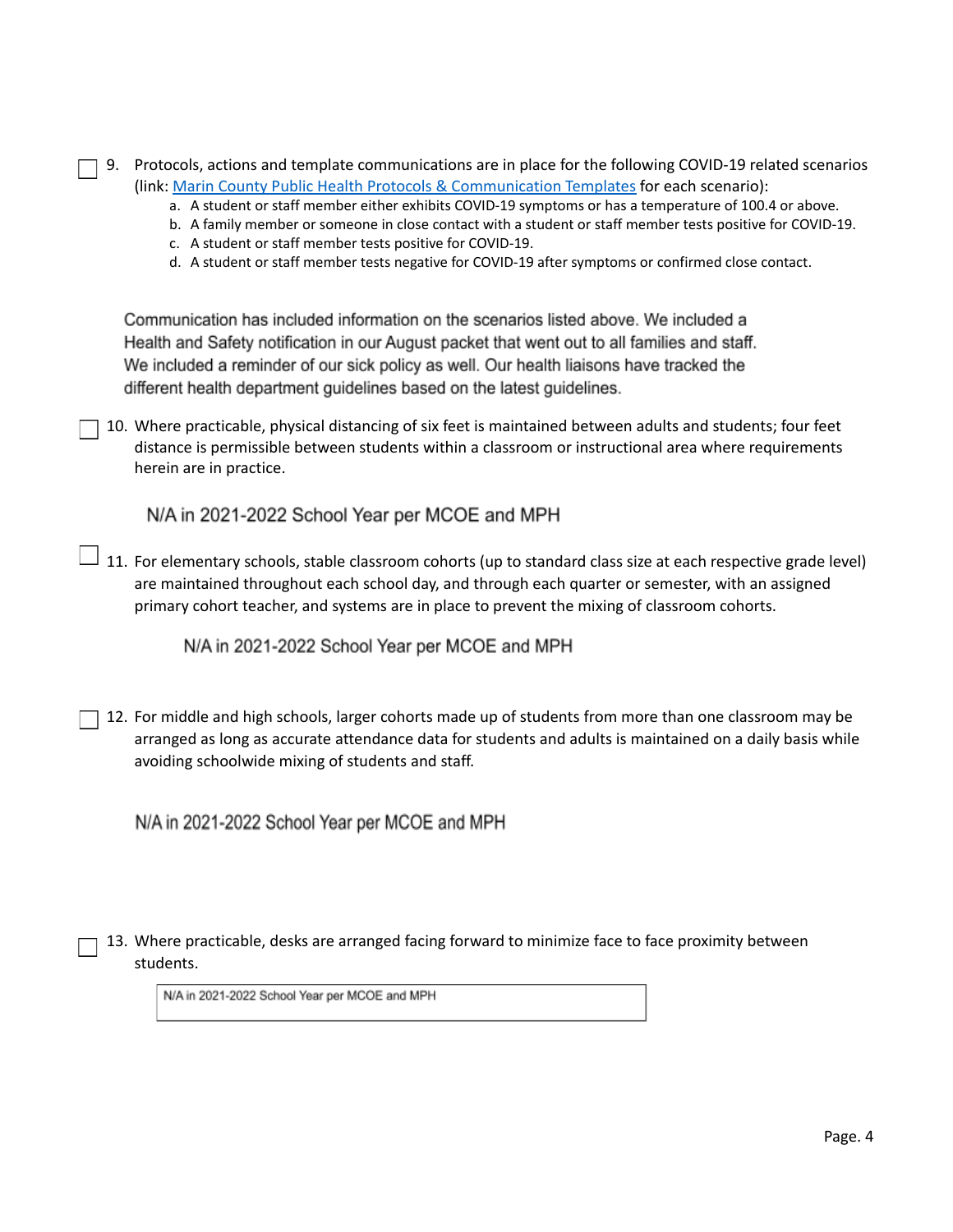$\Box$  14. School staff are permitted to visit and instruct more than one classroom cohort, following physical distancing and face covering protocols, and must document/record visits to classrooms that are not identified as their primary classroom cohort.

N/A in 2021-2022 School Year per MCOE and MPH

15. Routes for entry and exit to the campus will be designated for each classroom cohort, using as many entrances/exits as feasible.

N/A in 2021-2022 School Year per MCOE and MPH

16. Schedules for arrivals, recess and lunch will be strategically coordinated to prevent mixing of classroom cohorts.

N/A in 2021-2022 School Year per MCOE and MPH

 $\Box$  17. Congregate movement through hallways will be minimized as much as practicable.

N/A in 2021-2022 School Year per MCOE and MPH

18. Large gatherings (i.e., school assemblies) are currently prohibited.

Assemblies: Per MPH & MCOE August 26th 2021: Any school assemblies will take place outdoors and masked. For Lunch: Students are eating at tables with their section before masking up and playing together.

 $\Box$  19. The use of outdoor space for instructional purposes is maximized, shared, and coordinated to ensure students remain in their cohort. Efforts should also be made to maximize fresh air flow in classrooms through existing ventilation systems and opening of windows and doors as much as possible.

Classes meet outside whenever possible. When not, we are ventilating, using fans, and using air purifiers inside the classroom. Assemblies are held outside, per MPH.

20. Use of shared playground equipment will be limited in favor of physical activities that require less contact with surfaces, and shared equipment will be cleaned between uses.

N/A in 2021-2022 School Year per MCOE and MPH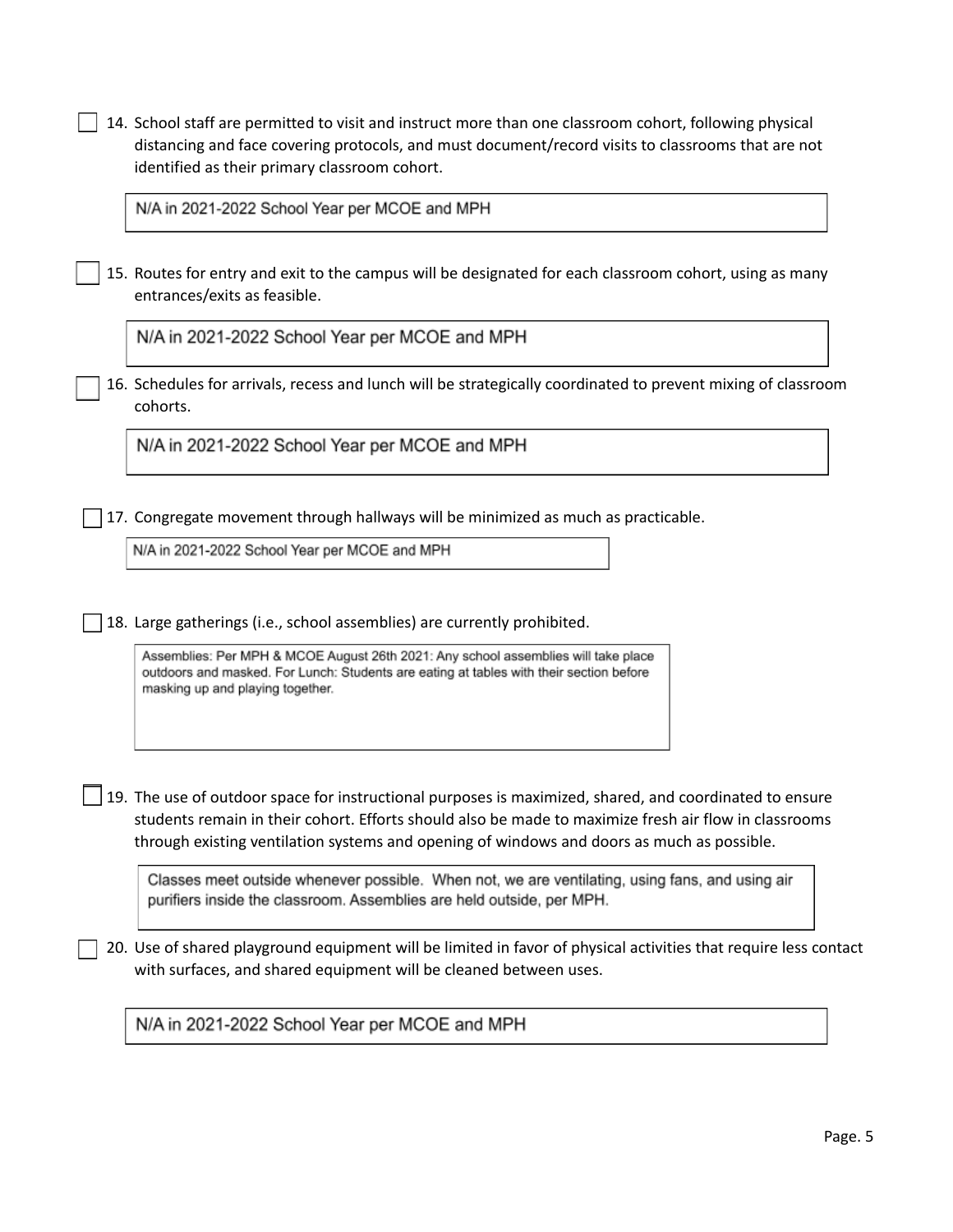$\Box$  21. Use of non-classroom space for instruction such as gymnasiums and multi-use rooms should be considered to support physical distancing with cleaning between uses.

N/A in 2021-2022 School Year per MCOE and MPH

22. Meals will be served in classrooms or outside instead of cafeterias or dining rooms, with individually plated or bagged meals as much as practicable.

We have a pizza vendor for once a week and a hot lunch vendor (Choice Lunch) for all other school days. Meals will be eaten outside when possible or in the classroom. Each meal is individually wrapped and prepared in a licensed facility, except for the pizza, and the meals are delivered to the classrooms by a designated staff member. Any snacks sent in are individually wrapped, prepared in commercial kitchens. Pizza is severed outside by vaccinated adults using gloves and mask.

23. Routines and schedules will be developed to enable students and staff to regularly wash their hands at staggered intervals.

N/A per MCOE and MPH for the 2021-2022 school year. Note: Both students and staff are strongly encouraged to wash their hands regularly. We have provide two outdoor handwashing stations and utilizes sinage to support these habi

24. All staff as well as all students in grades 3 - 12 are required to wear face coverings while in the classroom and on campus unless there is a medical or behavioral contraindication. Students from grades TK - 2 are strongly encouraged to wear face coverings and should be supported and taught how to wear them properly.

All students K-8 must wear face coverings. Teachers spent the first few days reviewing how to take them on and off. There are extra disposable masks in every classroom. Face coverings will be worn in every class including PE.

 $\perp$  25. Training will be provided for staff and students on proper use of face coverings which will include instruction to minimize touching of face coverings.

Staff and students from kindergarten and up all are wearing face coverings. There are signs posted throughout the school to remind students. We have disposable face coverings in every classroom in case people forget theirs. Staff will remind the students about the proper face covering and show a video again once the students are back on campus.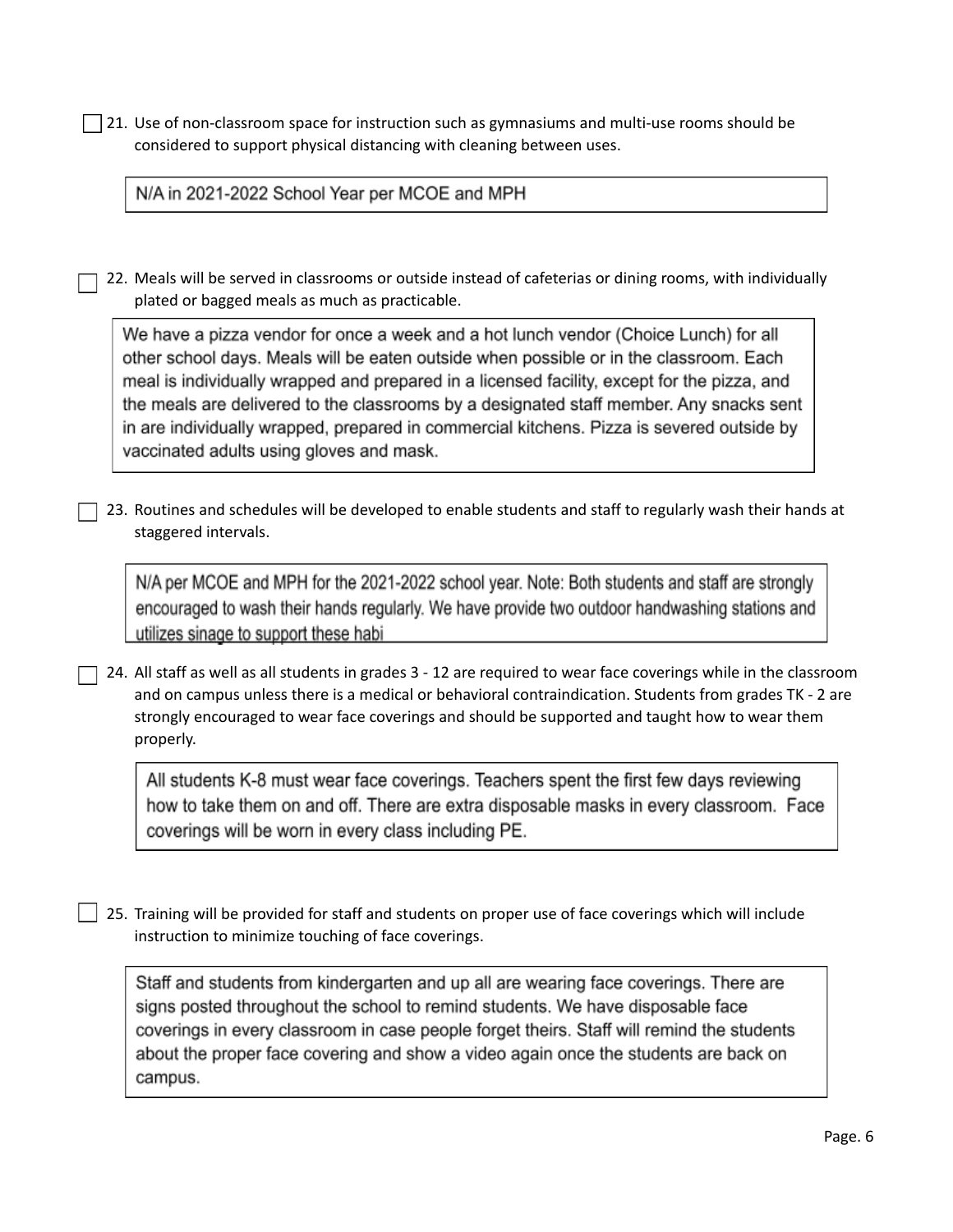| 26. Sharing of supplies, manipulatives, toys, sports equipment, and other learning and recreational materials<br>will be limited and each student will have separate individually labeled boxes or cubbies.                                                                                                                                                                                                                                                                                                                                                                                                                                                                                                                                                                    |
|--------------------------------------------------------------------------------------------------------------------------------------------------------------------------------------------------------------------------------------------------------------------------------------------------------------------------------------------------------------------------------------------------------------------------------------------------------------------------------------------------------------------------------------------------------------------------------------------------------------------------------------------------------------------------------------------------------------------------------------------------------------------------------|
| N/A per MCOE and MPH for the 2021-2022 school year.                                                                                                                                                                                                                                                                                                                                                                                                                                                                                                                                                                                                                                                                                                                            |
| 27. Sharing of electronic devices, clothing, books and other games or learning aids will be avoided as much as<br>practicable.                                                                                                                                                                                                                                                                                                                                                                                                                                                                                                                                                                                                                                                 |
| N/A per MCOE and MPH for the 2021-2022 school year.                                                                                                                                                                                                                                                                                                                                                                                                                                                                                                                                                                                                                                                                                                                            |
| 28. Use of privacy boards or clear screens will be considered as much as practicable.                                                                                                                                                                                                                                                                                                                                                                                                                                                                                                                                                                                                                                                                                          |
| N/A per MCOE and MPH for the 2021-2022 school year.                                                                                                                                                                                                                                                                                                                                                                                                                                                                                                                                                                                                                                                                                                                            |
| 29. Non-essential visitors, including parent volunteers will be limited and essential workers will be required to<br>adhere to all health and safety guidelines.                                                                                                                                                                                                                                                                                                                                                                                                                                                                                                                                                                                                               |
| We are limiting non-essential visitors. We have directed parents to only enter the school building for<br>scheduled volunteer hours. We are requiring ALL volunteers and visitors to show proof of vaccination before<br>being in the classrooms or interacting with students. We are promoting calling the office to pick up or drop off<br>a student or drop a supply at a designated location outside the building (white bench) instead of coming onto<br>campus.                                                                                                                                                                                                                                                                                                          |
| 30. A School Site-Specific Protection Plan outlining the above measures is completed, posted and shared with<br>all stakeholders and updated as state and local Public Health guidance dictates.                                                                                                                                                                                                                                                                                                                                                                                                                                                                                                                                                                               |
| The Middle School Site-Specific Protection Plan is posted on our website and the link is sent to all<br>stakeholders. All eligible students and staff should get vaccinated as soon as possible and are required to<br>verify their vaccination status. Staff that are not fully vaccinated are required to be tested weekly. Staff<br>and student vaccination rate data (the percentage of staff and students who are fully vaccinated) should<br>be published and posted on the school website no later than Oct. 1, 2021 and will be updated on a<br>monthly basis. Vaccination status of individual students and staff will not be made public. Current staff<br>vaccination rate is 99% fully vaccinated. We are gathering data on the eligible student vaccination rate, |

#### *\*\*Attach any supporting documents or additional information for each Guideline to the back of the SSSPP.*

September.

which only applies to approximately half of our middle school students. We will post this on our website in